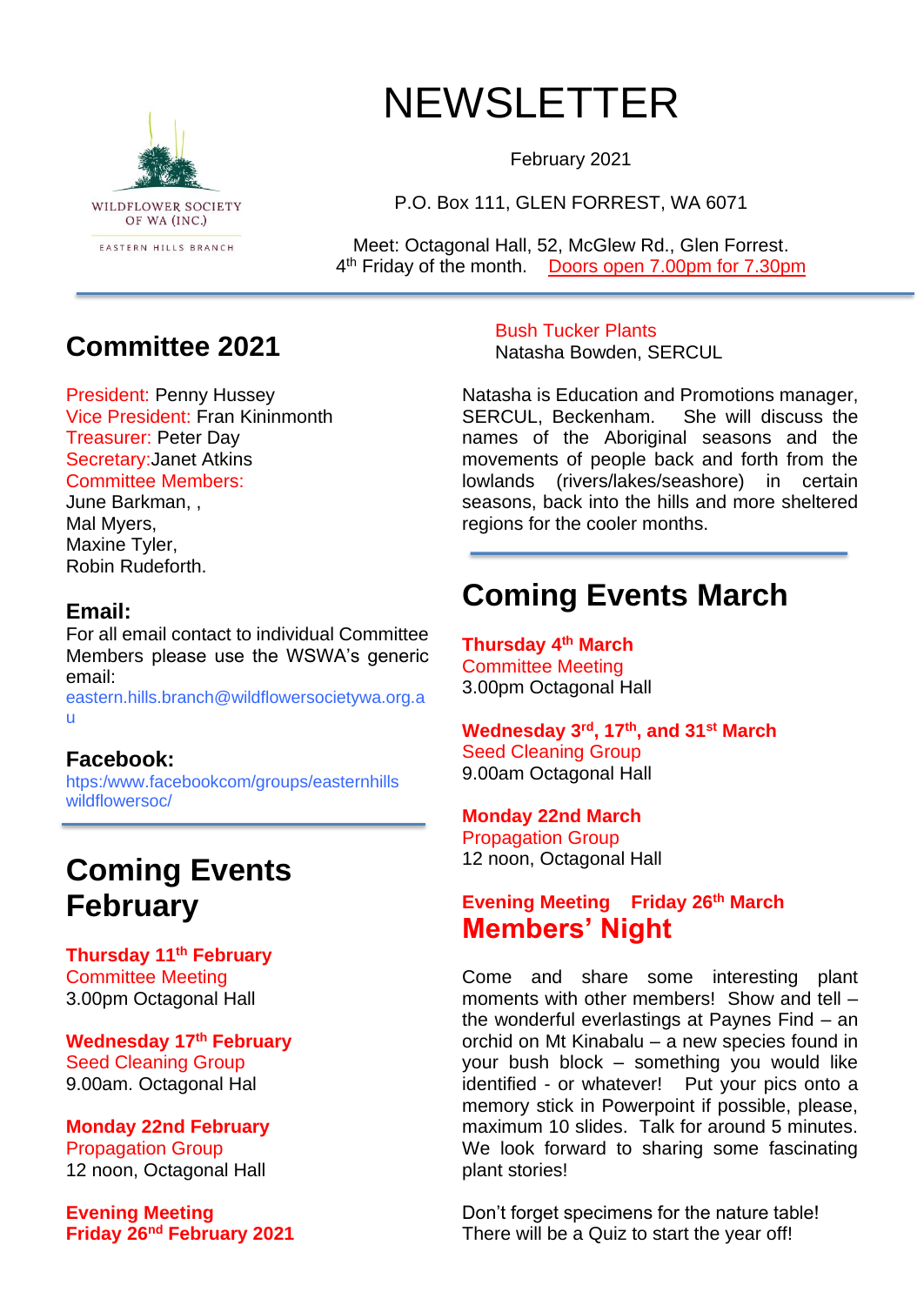**COVID NOTE:** Unless there should be a sudden, State-called lockdown announcement, the meetings will go ahead. But please wear your masks if required.

# **REPORT**

## **Wildflower Walk, John Forrest NP**

#### **Saturday 24th November**

Despite the poor weather forecast, five hardy souls met in John Forrest National Park to see what interesting plants we could find. And we were rewarded with something really unusual!



First we walked east from the facilities area to a large granite outcrop to the north of the old railway track.

We were in search of the Elbow Orchid, and found a population of around a hundred plants in full flower. This plant has an extraordinary life history. Not only

does the labellum look and smell like a female thynnid wasp, thus duping the male into trying to mate with it but instead carrying pollen to another flower, but it dies from the base up, the flowers living on the nutrients stored in the succulent stem. Indeed, early botanists were astonished to find the buds continuing to open, even when they were squashed in a plant press! The rock also had a magnificent display of *Verticordia plumosa*, and many other plants too.

We turned back and followed the track westwards until we came to the crossing at National Park Falls. There we turned back and walked eastwards along the track that follows the river bank, where we saw two beautiful climbers, the Jacaranda-blue *Billardiera (Pronaya) fraseri,* and the pristine white Wedding Creeper, *Marianthus candidus (Billardiera candida)*.





slender and almost leafless with pendulous yellowish green flowers. It is rare, listed as Threatened, and known from only a few locations on Darling Scarp granites. It may be more common than currently known, as it is a short-lived fire disturbance opportunist and not easy to spot.

A few weeks later I returned to the same

location with DBCA Mundaring Flora Officer, Kim Kucera. We found not just one but twenty or so plants close by, even with a couple of flowers still. This was really exciting, as it is a new population! In Sept/Oct 20021 DBGA will undertake a full survey to determine the extent of the population. They will let us know when, in case any members would like to join in this detailed search.

*Penny Hussey*

# **VALE Margaret McCrum**

Margaret Joan McCrum (nee Sewell) was born on 28th August 1936 and sadly died on 21st December 2020.

She was a keen sportswoman, enjoying an active life, swimming, playing tennis and basketball. She worked as a clerk at the Bank of NSW, studied nursing at Princess Margaret Hospital for Children, worked at a poultry farm and later in life earned her Certificate in Library Practice.

She married Eric McCrum on 12th January 1957 and they had four children. In 1969 she joined Eric in Papua New Guinea when he became a Patrol Officer, living in Popondetta, and working at the local bakery. They lived there for four years returning to Perth for the children to go to high school.

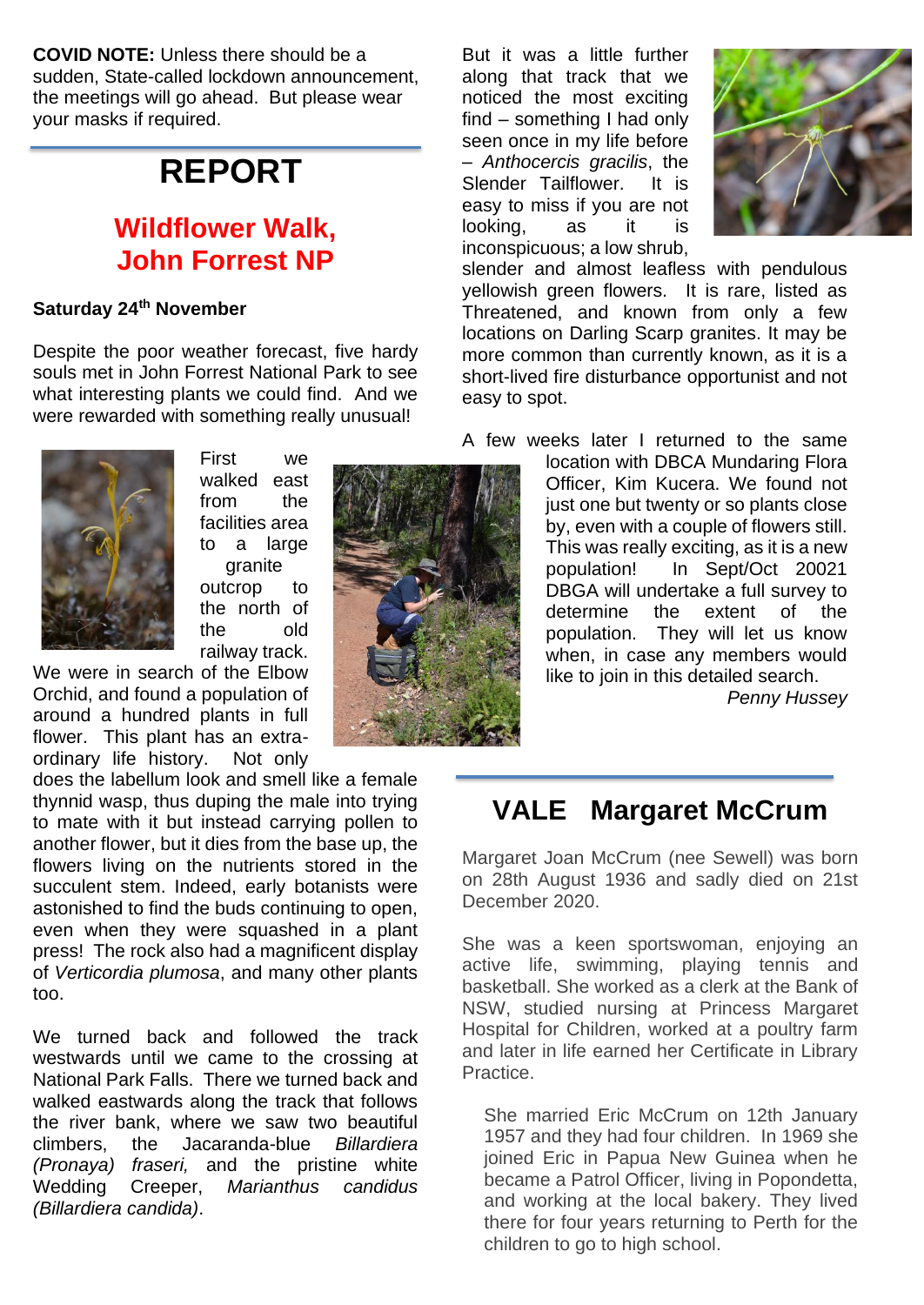Margaret and Eric loved travelling around Australia, visiting the Pilbara, Kimberley, Queensland, Tasmania, etc. and Margaret became a first class photographer as she recorded their travels.

Margaret started writing to a pen pal in England when she was 10 years old and they corresponded for over 40 years before Margaret visited England in 1988 and they met for the first time. An amazing commitment that continued for many more years.

"Unflappability" (if such a word exists) was the characteristic most remembered by Margaret's friends and family. Nothing seemed to faze her and if she saw something that needed to be done she would get in there and do it.

She was an active member of both the Naturalists' Club and the Wildflower Society always ready to help with activities, whether it be providing soup for Eastern States visitors at an ASGP Conference or stepping in as Wildflower Society President when the position couldn't be filled. To say that we will miss her is an understatement. Farewell Margaret from all your friends in the Eastern Hills branch of the Wildflower Society. *Mal Myers*

## **Donation from** *Containers for Change* **scheme**

The Hills 'Containers for Change' scheme is a charity operates in Mundaring and Kalamunda and is a charity that organises the collection and recycling of the materials listed in the State Government's "10c for a container' initiative. The money donated by the Government, is donated to local charities. They have already helped the CWA and the Firies. .

This month, \$75 was received by EHB. When asked if they had a preference for what we did with it, we were told "Something that benefits wildflowers". Good news, eh?

# **PLANT OF THE MONTH**

*Petalostyles labicheoidea* Butterfly Flower



This is an upright open shrub to 2m tall and one metre wide, belonging to the same family as the Cassias.

It has pinnate leaves and bright yellow flowers 3cm across. In cultivation in Perth it flowers from October to February.

In WA, it is widespread in the Pilbara, growing on stony hills and creek banks. It is also found in SA, NSW and QLD.

*Petalostyles* germinates easily from springsown seed, and it should be protected from cold winds and frosts. Plants should be mulched with good-quality compost.

*Robyn Rudeforth*

## **Susannah Brook update**

Susannah Brook Catchment Group has been successful in achieving a new grant of \$19,154 from the West Australian Government's Natural Resource Management program. This is on top of our current grant from the same body, so allowing the group to complete the main outcome of establishing a Wildlife Corridor along Susannah Brook in the Reserve. The Branch's generous donation will ensure an exceptionally good variety of local provenance seedlings.